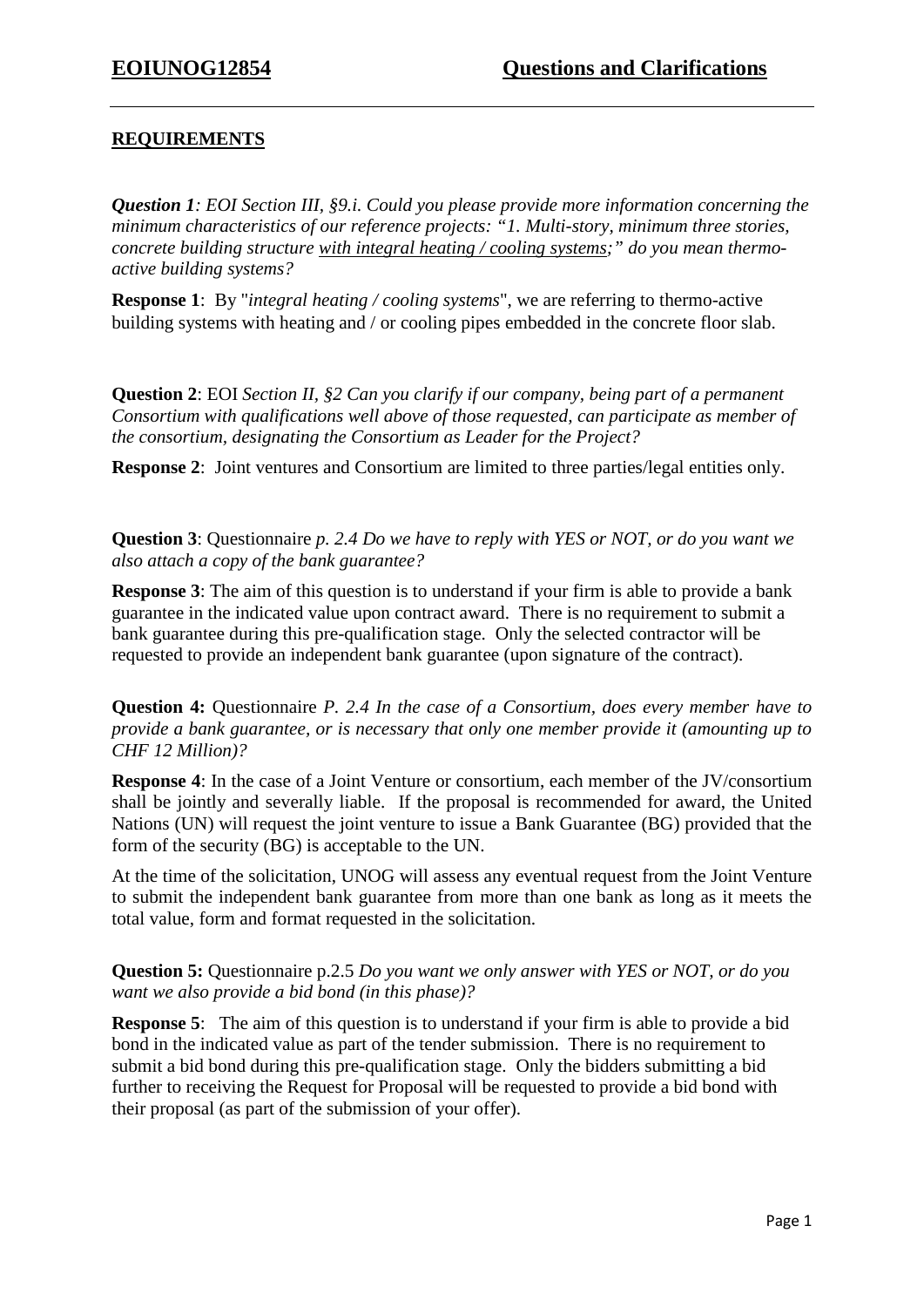**Question 6:** EOI *Section III, § 5 In the case of a Consortium does every member have to provide a bid bond in the amount of CHF 50.000?*

**Response 6:** In the case of a consortium, only the Lead firm named in the proposal should submit a Bid Bond.

**Question 7:** *EOI, Section III, 6 In the case of a Consortium, does every member of the Consortium have to provide a BIM Manager, or only one is necessary? Does the BIM Manager need to be an employee of the Consortium (or of one of the members), or can it be a sub-contractor?*

**Response 7:** In the case of a Joint Venture or consortium, only one BIM Manager is necessary. It is up to the bidder to decide if the BIM Manager is employed or subcontracted by the Joint Venture/consortium for the duration of the project.

**Question 8:** *Questionnaire P.2.9 Do you want we only answer with YES or NOT, or do you want we also attach the financial statements?*

**Response 8**: The question is to understand in detail your financial status. Please submit the available financial statements for the last three years as part of your response to the EOI during this pre-qualification stage.

**Question 9:** *We are registered in UNGM at Level 1 and are awaiting registration validation at Level 2. Do we need to take further action?*

**Response 9:** If you have submitted all your documents for Level 2 registration, there is no need to take further action, unless directed and requested by the UN. In the case that you do not have a response in the next two weeks, please contact [procurement@unog.ch](mailto:procurement@unog.ch) so that the vendor registration unit may follow-up on the progress of the registration review.

**Question 10:** *During the Information Session on 13 October 2016, one of the firms asked whether it was necessary to implement the Swiss 'Conventions Collectives de Travail -CCT' for the construction works in the Palais des Nations, in particular concerning minimum wages.* 

**Response 10:** Firms must adhere to Swiss labour laws, including those pertaining to minimum wage rules. The laws and regulations of the Host State must be respected by all firms working in Switzerland, including firms providing services to international organizations. In addition, Geneva Canton regulations must be respected by all firms working in Geneva – these may be more detailed than federal law.

In Switzerland, the construction sector is regulated by different collective agreements applicable to all firms working in the field (conventions collectives de travail étendues – CCT étendues). For more information on these conventions by sub-sector, please refer to the websites of the State Secretariat for Economic Affairs (SECO) and OCIRT:

[https://www.seco.admin.ch/seco/fr/home/Arbeit/Personenfreizugigkeit\\_Arbeitsbeziehungen/Gesamtar](https://www.seco.admin.ch/seco/fr/home/Arbeit/Personenfreizugigkeit_Arbeitsbeziehungen/Gesamtarbeitsvertraege_Normalarbeitsvertraege.html) [beitsvertraege\\_Normalarbeitsvertraege.html](https://www.seco.admin.ch/seco/fr/home/Arbeit/Personenfreizugigkeit_Arbeitsbeziehungen/Gesamtarbeitsvertraege_Normalarbeitsvertraege.html) [http://www.ge.ch/cct/EnVigueur/v\\_welcome.asp?toc=1](http://www.ge.ch/cct/EnVigueur/v_welcome.asp?toc=1)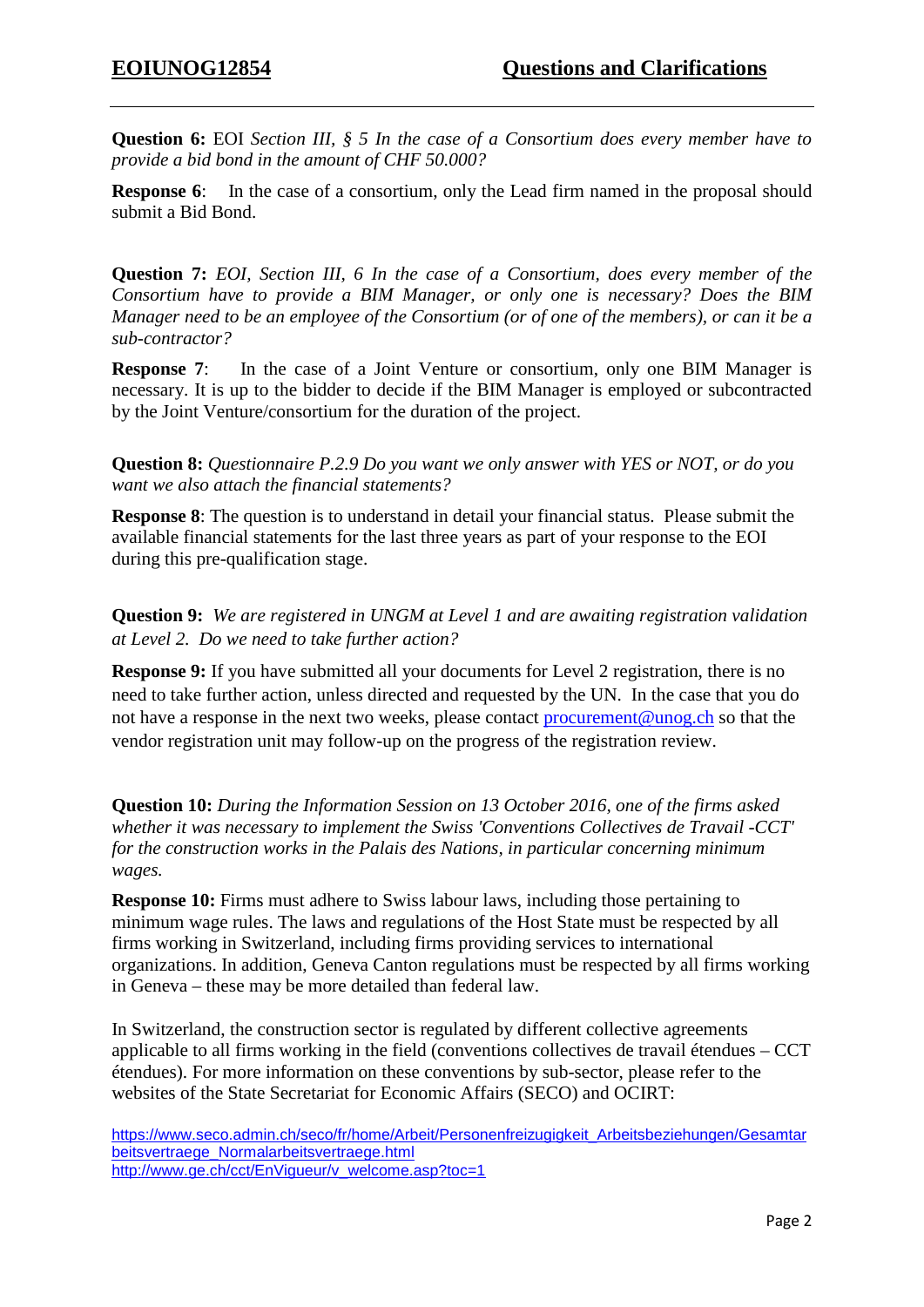Any information in UNOG documents regarding the laws of the Host State (Switzerland) is provided for information purposes only and does not release firms from their duty to seek information about applicable labour laws and regulations from the competent authorities where applicable. Firms must obtain information about the applicable working conditions of his personnel by contacting the Host State authorities competent in matters of labour law:

Département de la solidarité et de l'emploie (D.S.E) Office cantonal de l'inspection et des relations du travail (O.C.I.R.T.) Rue David-Dufour 5 Case Postale 64 CH-1211 Genève 8 Tél : + 41 22 388 2929 Fax : +41 22 388 2969 [reception.ocirt@etat.ge.ch](mailto:reception.ocirt@etat.ge.ch)

**Question 11**: Section III, § 7*Do we have to be registered as a construction services firm in Switzerland*?

**Response 11**: No, the pre-qualification criteria requirement is for a firm to be recognized as a construction firm by a national authority.

**Question 12**: *In case of contract award, is there a need for registration in Switzerland?*

**Response 12**: Please refer to the responses to question 10 and 11.

**Question 13**: *Do Swiss salaries and/or Geneva Collective Convention for works apply?*

**Response 13**: Please refer to the response to question 10.

## **DOCUMENTS / REFERENCES**

**Question 14:** *We are a construction company interested in the EOI for "New Office Building (Building H) at the Palais des Nations in Geneva, Switzerland". I have downloaded the document, but I see it is not in an editable format. Could you please provide it in word or in other format that we could write on?*

**Response 14:** You will find a word version of the document under the UNOG Request for Expressions of Interest which was published in [UNPD internet,](https://www.un.org/Depts/ptd/eoi) [UNGM](https://www.ungm.org/Public/Notice) and UN Procurement Mobile Apps on 30 September 2016 (revision 1). [EOI Number: EOIUNOG12854](http://www.un.org/depts/ptd/pdf/eoi12854.pdf)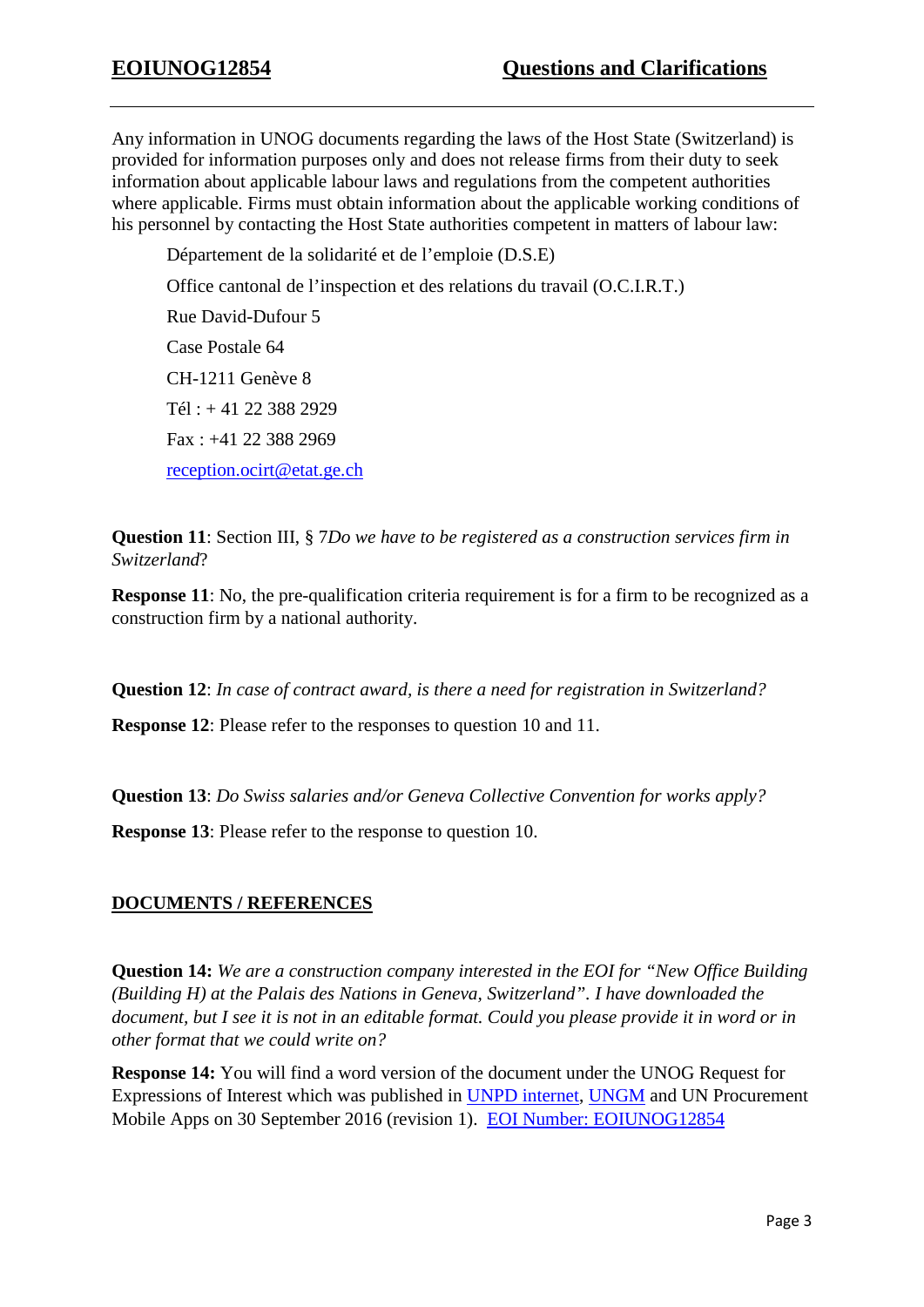**Question 15:** *I would like to know if we need to submit the Vendor Response Form before date of submittal or we have to send it together with the rest of documents when we submit the response to the EOI?*

**Response 15:** Firms may submit this form either now or as part of your response to the EOI. It is preferable that you submit the Vendor Response Form at your earliest convenience for our internal tracking purposes.

**Question 16:** *Is it possible to send us the presentation which has been shown during the Non-Mandatory Information Session?*

**Response 16:** Please see the presentation related to the Expression of Interest for the construction of a new office Building on the following link:

[http://unogwebsite.unog.un.org/80256EDD006B8954/\(httpAssets\)/6B86FCA74553D0EEC125804500491751/\\$fil](http://unogwebsite.unog.un.org/80256EDD006B8954/(httpAssets)/6B86FCA74553D0EEC125804500491751/$file/161004_SHP_New+Permanent+Building_EOI_Non+Mandatory+Visit_Rev02+-+AGW_7oct16.pdf) [e/161004\\_SHP\\_New+Permanent+Building\\_EOI\\_Non+Mandatory+Visit\\_Rev02+-+AGW\\_7oct16.pdf](http://unogwebsite.unog.un.org/80256EDD006B8954/(httpAssets)/6B86FCA74553D0EEC125804500491751/$file/161004_SHP_New+Permanent+Building_EOI_Non+Mandatory+Visit_Rev02+-+AGW_7oct16.pdf)

**Question 17**: *Is there any information about the budget of the construction works? Can you give a range?*

**Response 17:** The UN generally does not provide a budget for procurement projects. Interested firms may consult the publically available reports submitted to the General Assembly for comprehensive information on the SHP project.

**Question 18:** Will the clarification questions and responses be made available in a platform?

**Response 18**: The questions raised during the EOI process will be published on the UNOG website, under Procurement/SHP Procurement.

**Question 19**: Do we need to complete the registration process in United Nations Global Market (UNGM) as part of the prequalification?

**Response 19:** These are two separate and distinct processes.

- i. The procurement process for the Construction of a New Office Building includes a Prequalification step which is included in the Expression of Interest. Firms interested to participate in the solicitation shall submit the necessary information and responses to the UNOG latest **by 8 November 2016**.
- ii. The registration process in the UNGM at Level 2 is independent from the prequalification where firms must submit the documents outlined in the EOI. If firms are interested to be invited to participate in the solicitation they may first begin the pre-qualification process and then must have completed their registration as a Level 2 vendor prior to the contract award. Registration at Level 2 will make the firm 'eligible' for any UN contract award above USD 500'000.